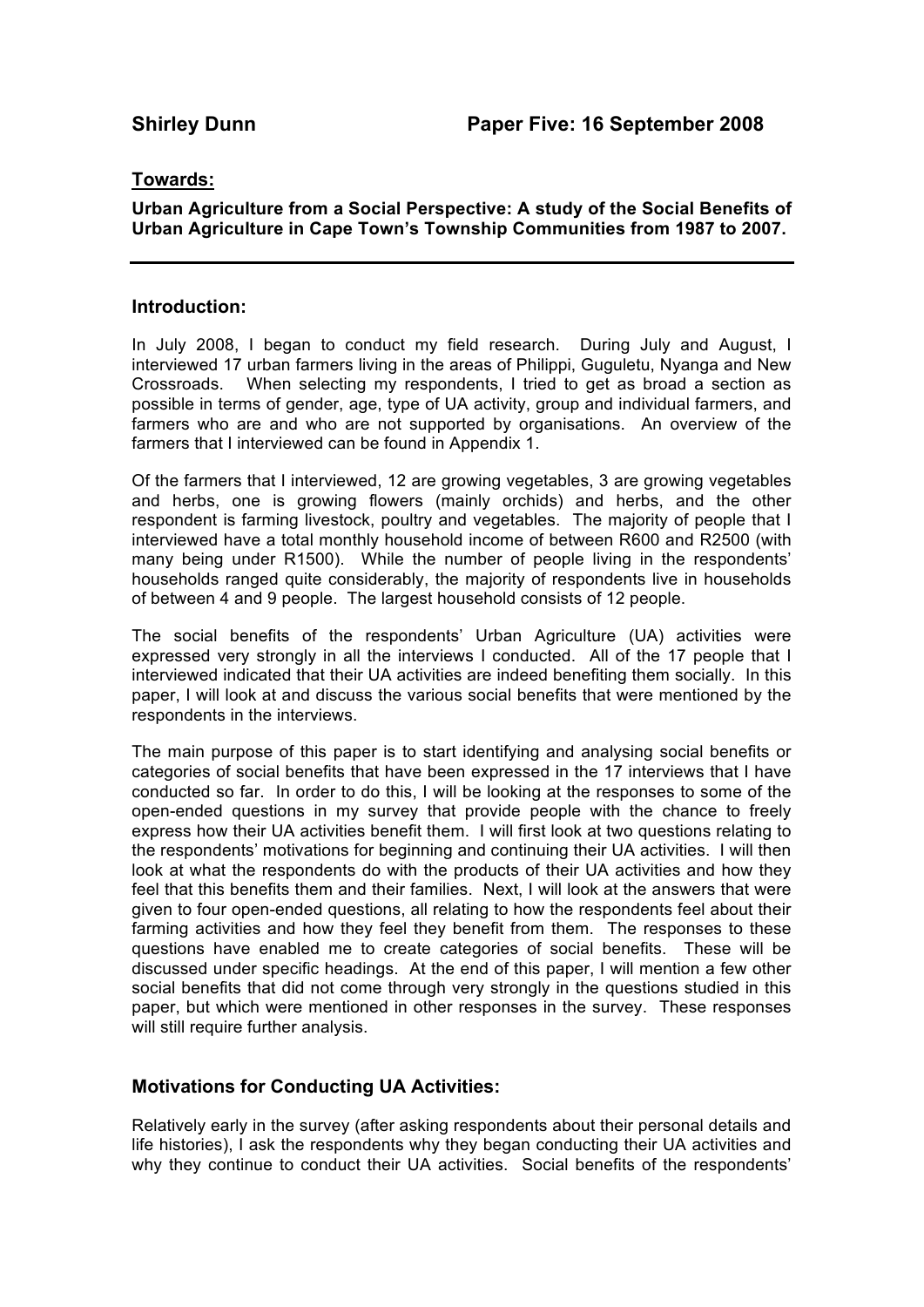UA activities can already be identified in the responses to these two early questions. The following table shows how the respondents answered these two questions:

| <b>Respondent</b>             | <b>Why started UA?</b>                                                                                                       | Why continue to conduct UA?                                                                                                             |
|-------------------------------|------------------------------------------------------------------------------------------------------------------------------|-----------------------------------------------------------------------------------------------------------------------------------------|
| Novatile Gova                 | The Councillor introduced the<br>project to the community. He<br>offered jobs and money.                                     | It's better than doing nothing. I<br>have food at the end of the day.                                                                   |
| Angelina Skepe                | The products from the garden help<br>us at home.                                                                             | For the same reason that I<br>started.                                                                                                  |
| Lizo Sibaca                   | Because I know how to plant, and<br>I must make use of each and<br>every plot I have.                                        | For the food.                                                                                                                           |
| Mrs Mbovu                     | I joined my sister who was<br>gardening. It was good exercise<br>and better than staying home all<br>day.                    | I can use the vegetables to add<br>to what I have at home.                                                                              |
| Mabel Bokolo                  | I noticed that I can grow my own<br>plants and also eat them.                                                                | Because I have inherited it, so I<br>can't stop. I enjoy it.                                                                            |
| Nomeko<br>Mqathazana          | I was alone at home while the kids<br>were at school. I came to the<br>project so I could share my<br>problems with others.  | When I am here, I am glad and I<br>always feel fresh at the garden.<br>If I'm feeling sick, I feel better<br>when I come to the garden. |
| Robina Rondo                  | I was encouraged by the ladies<br>from QPC and became interested,<br>knowing that you won't be lonely<br>when in the garden. | I can always get vegetables, so<br>there is nothing that I need.                                                                        |
| Mrs Vava                      | I started because of poverty (when<br>I lost my husband).                                                                    | I get support from the garden<br>that helps me in the house. I<br>don't need to buy vegetables.                                         |
| Mrs Madalana                  | This land was dirty and<br>unhygienic, and I wanted to use it<br>productively.                                               | Food is expensive. At least I<br>won't go to bed hungry.                                                                                |
| Nora Sineli                   | I became interested when I saw<br>the project.                                                                               | Here I am exercising and moving<br>around. My leg is damaged, but<br>it feels better while I'm in the<br>garden.                        |
| Mrs Puza                      | I like to plant. At home we were<br>people who liked to plant.                                                               | Because I like to work. I don't<br>want to stay still.                                                                                  |
| Mr Biko                       | I love animals and I was<br>retrenched from my job.                                                                          | I see it's growing. I can help my<br>family and send my children to<br>school.                                                          |
| Dumisa                        | I wanted to increase the money                                                                                               | When I'm sleeping I have a                                                                                                              |
| Dumisani Bleki<br>Sam Mgunuza | that I earn as a gardener.<br>Because I like it – it's my hobby.                                                             | feeling of fresh vegetables.<br>Because I like it.                                                                                      |
|                               |                                                                                                                              |                                                                                                                                         |
| Mthuthuzeli<br>Sineli         | I was unemployed and I was in<br>favour of gardening, because of<br>my father.                                               | It's better than just sitting at<br>home doing nothing. It keeps<br>me busy.                                                            |
| Mrs Mvambi                    | Food is expensive. I wanted to<br>use this ground and to help people<br>to have good food.                                   | Because of health. We all need<br>to eat healthily.                                                                                     |
| Solomon Puza                  | I'm attached to gardening, from<br>my own family. It's part of my<br>family culture.                                         | I'm interested in it. It's giving us<br>fresh food.                                                                                     |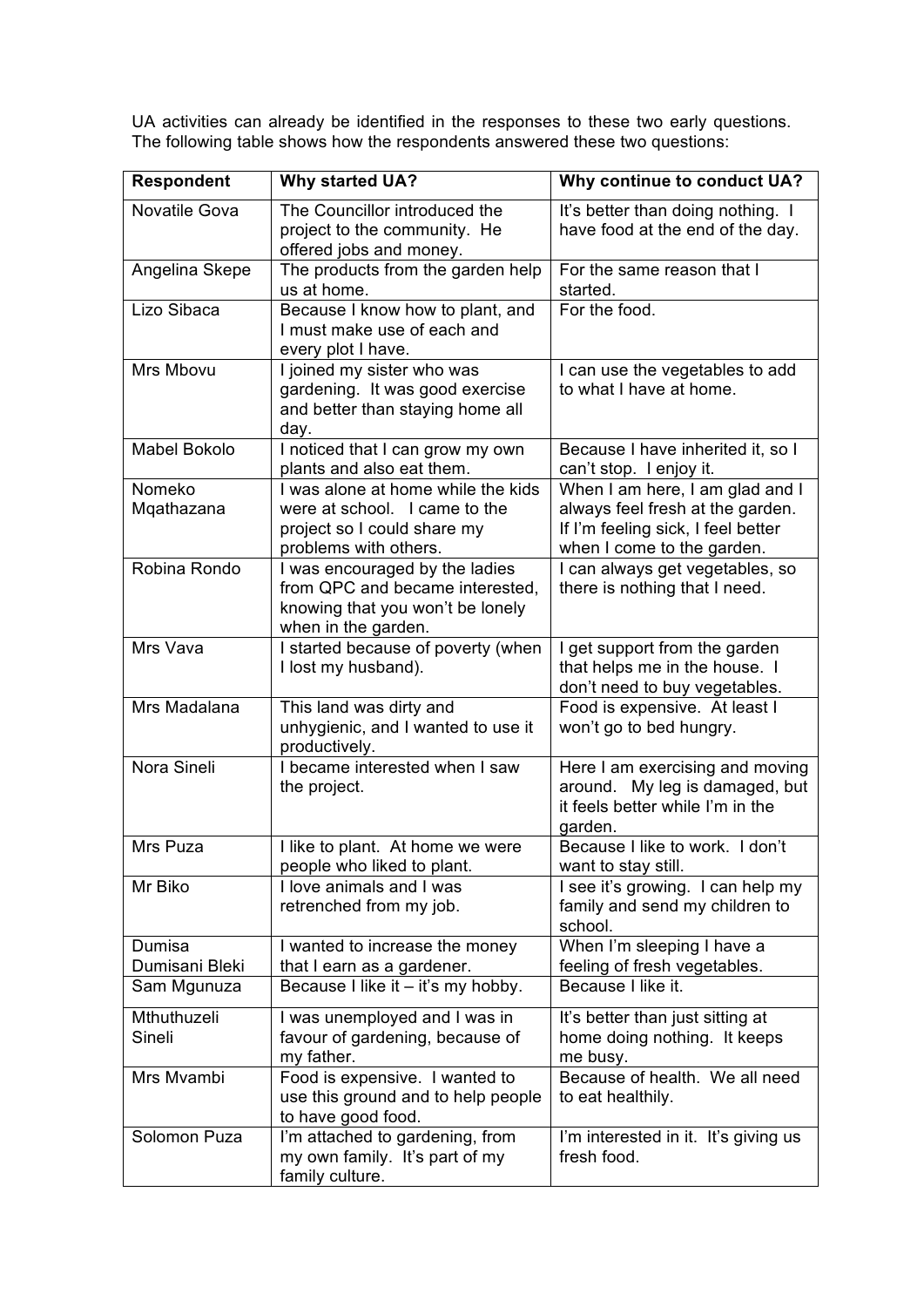It is interesting to note that only a few people began their UA activities, or continue to conduct their UA activities, in order to earn an income. In fact, only 5 people made any mention of earning money, or wanting to earn money, through their UA activities. While earning an income was a motivation for these 5 people to begin their UA activities, only 1 of these 5 people mentioned earning an income as a motivation for continuing to conduct their UA activity. The other 4 said that they continue to conduct their UA activities for other reasons, such as food security, occupation and love of gardening. The most common motivation for beginning and continuing to conduct UA activities seems to be food security, with 10 people mentioning food security in one or both of their answers. However, a number of other social factors are mentioned in the above answers, which demonstrates, even at this early stage of the survey, that the respondents have also experienced other social benefits through their UA activities.

The social factors (in addition to food security and nutrition) that were mentioned by the respondents in response to these questions include:

- Occupation keeping busy during the day
- Love of farming and family culture of farming
- Exercise and health
- Interacting with others and sharing problems
- Improving the community

When reviewing the answers to the rest of the questions, we will see that these (and other) social benefits are mentioned on many occasions by the vast majority of the respondents.

## **How UA products are used, and how this benefits respondents and their families:**

The next two questions that I ask my respondents relate to how they use the products of their UA activities and how this benefits them and their families. The table in Appendix 2 shows how the respondents answered these two questions.

With the exception of the man who is growing flowers, all of the respondents make use of some of the produce from their UA activities to provide food for their households. Of the 17 respondents, 15 are selling some of their produce, with 13 selling to people living in their area, and 10 selling to customers outside their area. These 10 are all selling their vegetables to Abalimi's Harvest for Hope project. It is also interesting to see that 5 of the respondents are growing herbs that they use for medicinal purposes, and 7 of the respondents make their products available for cultural events, such as funerals, weddings and circumcisions. All of the 17 respondents give some of their produce away to needy people in their communities. This amazing practice is discussed in more detail under the "community improvement" heading later on in this paper.

When responding to the question about how this benefits them and their families, all of the 16 respondents who are producing food (i.e. not the man who is growing flowers) say that producing food enables them to provide food for their households. In most cases, the respondents speak about "healthy food" or "fresh food". When asked directly whether their households have enough nutritious food to eat, all of the respondents answered "yes". In some cases, the respondents added, "because of my garden." When asked whether they prefer to eat their own produce, or to eat the same items from the shops, all of the respondents said that they would prefer to eat their own produce. While their answers to the question "why?" varied, they were all linked to the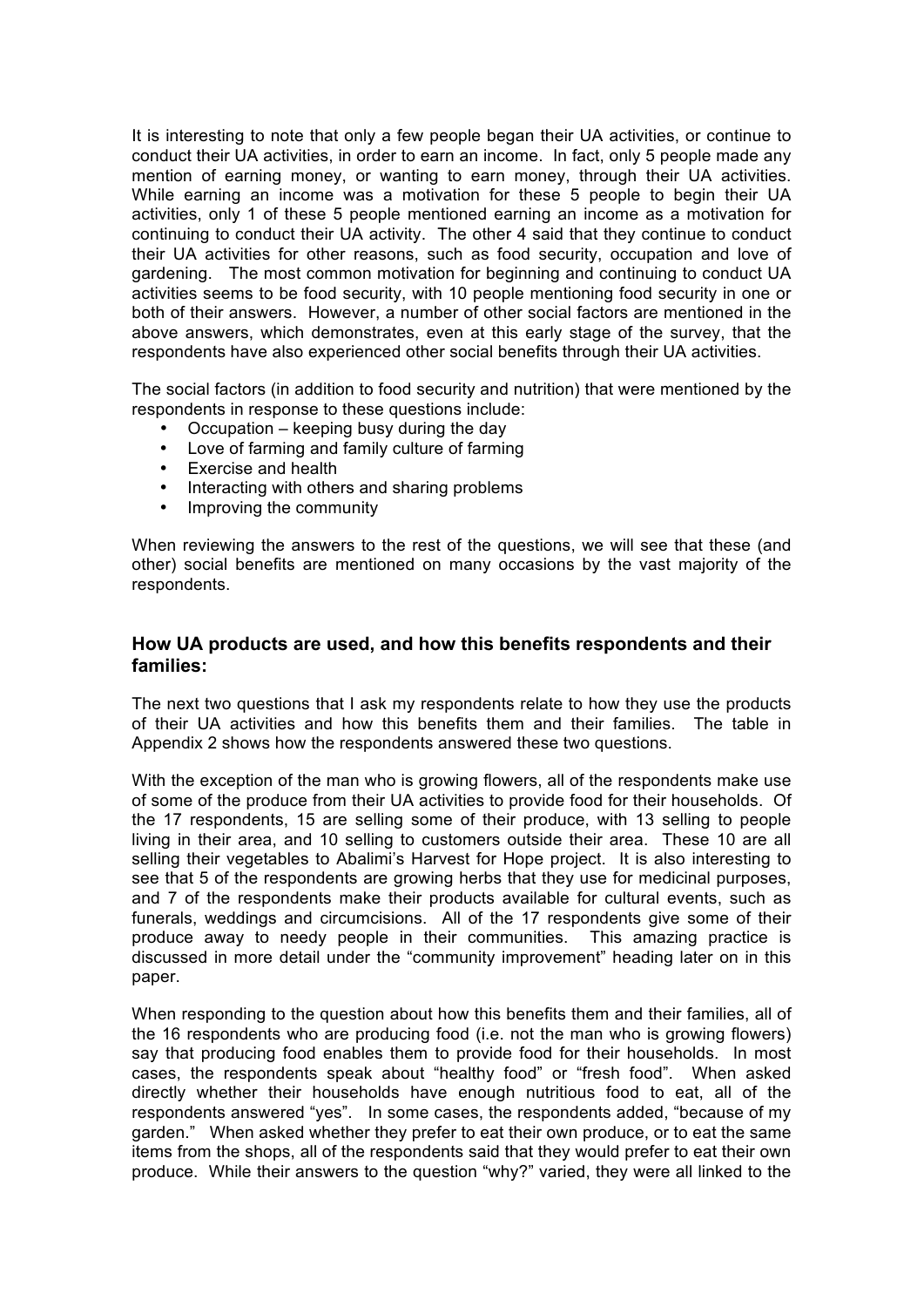quality of the food. Many said that their prefer their own produce, as it is fresh. A number of respondents also said that their products taste better than those in the shops. Some of the respondents also said that they prefer their own products, because they are healthier. We therefore see that the respondents feel that they are benefiting from growing their own food not only because they have food security, but also because they and their families are able to eat good quality food that is fresh, nutritious and healthy. Therefore, while food security must indeed be seen as a benefit of the respondents' UA activities, the quality of nutrition must also be seen as a benefit.

Of the 16 respondents who are using some of their produce to feed their households, 14 said that this enables them to "save" money that they can then use for other household items, such as electricity, rice, bread and milk. While this is linked to food security, it can also be seen as an economic benefit that helps to augment the respondents' household income. However, none of the respondents were able to give me any idea of how much money they "save" in this way.

While a large number of the respondents are selling some of their produce, it is interesting to see that only a very few are generating a regular income from this. In fact the only respondent who is making a proper living from his UA activities is Mr Biko who is farming chickens, goats, sheep, pigs and cattle. He also has a small vegetable patch. While Mr Biko conducts some of his farming activities from his home in Nyanga, (where he keeps his chickens, some goats and grows vegetables) he also makes use of land in Mamre, where he keeps most of his sheep, pigs and cattle. While he is an informal farmer, Mr Biko is running a relatively large operation and is farming at a commercial level. He is a single parent with 3 children and he supports his whole family through his farming operation. While he was unable to tell me how much he earns, as his income varies from month to month, his income enables him to look after his family and send his children to school.<sup>1</sup>

A respondent who grows herbs and vegetables at home claims that she earns a few hundred rands a month through selling her produce. This respondent also has a job at the Abalimi centre and works as a herbalist. The money she earns through selling her UA produce is therefore not her main income. $2$  Another home gardener estimates that she makes approximately R150 per month from selling her vegetables.<sup>3</sup> Three of the other respondents say that selling the produce from their own private gardens helps them to earn a little extra money that they use for small household expenses.

It is interesting to see that those who are gardening in groups do not receive any of the profits from their sales until the end of the year. None of these respondents were able to tell me how much they will receive at the end of the year, as most of these groups have only recently joined the Harvest for Hope project, and are therefore unsure of how much they are making through the project. Nevertheless, these groups keep the money in a bank account, and the money is shared out in December between the members of the group. Some of the money is also kept to purchase resources for the garden. When asked how this money helps them and their families, the respondents either said that it enables them to go to the Eastern Cape in December, or they gave vague answers about buying extra things for their households at the end of the year. One of the groups does not even share out the profits at the end of the year. Their system is different, in that they invest the money and then make loans available to members of the group. Members can borrow money from the group, which they pay back with interest. The money in the account is then used to purchase inputs for the

 $\frac{1}{1}$  $1$  Interview with Mr Biko, 7 August 2008

 $2$  Interview with Mabel Bokolo, 29 July 2008

 $3$  Interview with Mrs Vava, 1 August 2008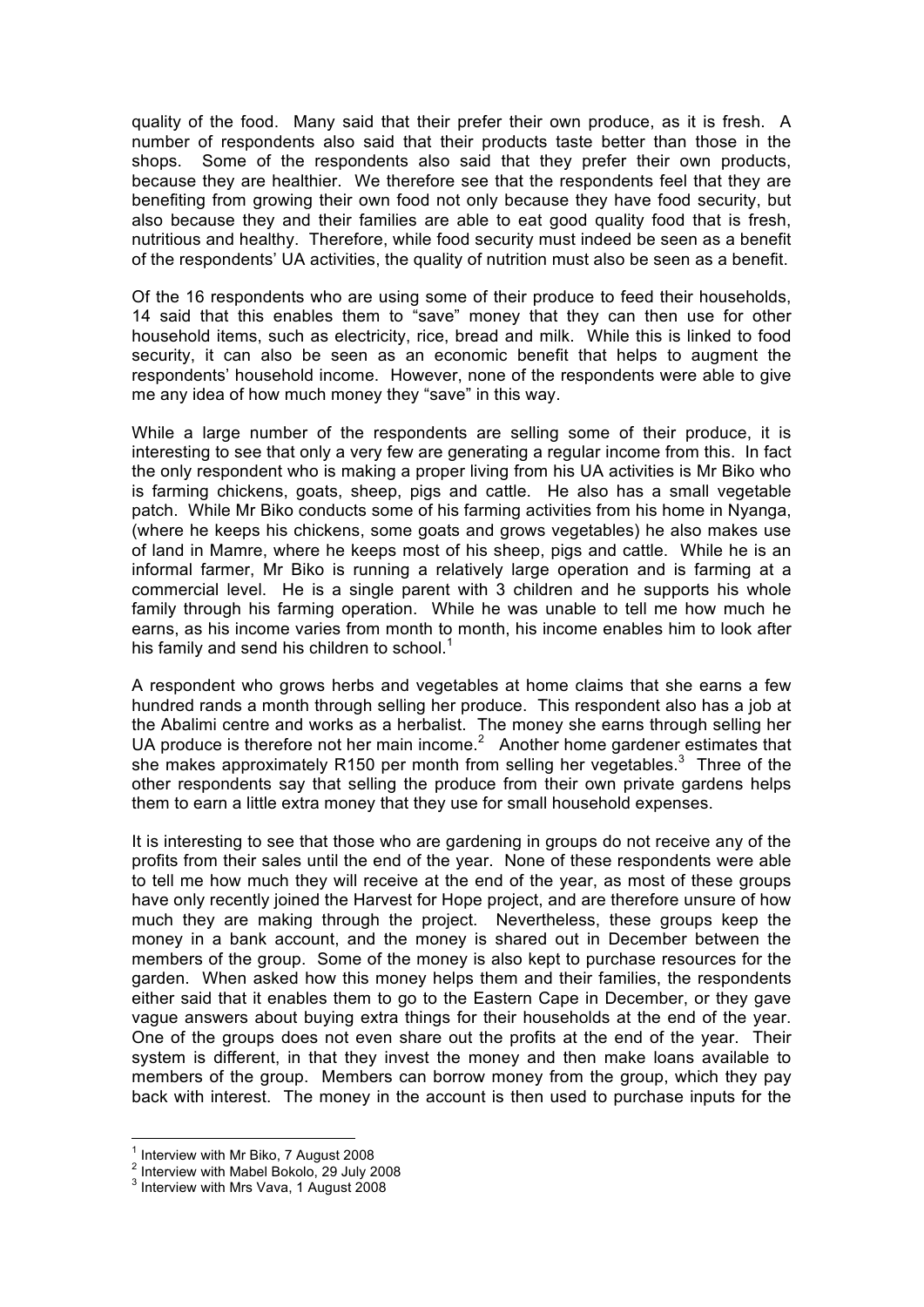garden, and refreshments for the members to have during the day. Some of the money is also used for a feast at the end of the year. $4$ 

It is therefore evident that income generation is not the main benefit that the majority of the respondents gain from their UA activities. With the exception of Mr Biko (and possibly Mrs Bokolo who also uses her herbs in her herbalist practice), none of the respondents are earning a living wage through their UA activities. Those who are gardening in groups have no idea how much money they will get at the end of the year, yet they continue to be highly motivated and dedicated to their gardening activities. Some of the other respondents are not earning any money at all. One of the respondents noted how he puts all the money earned from selling back into his garden, and therefore makes no profit.<sup>5</sup> While food security is indeed an important motivating factor for many of the respondents, the responses to the questions in the first section indicate that there are other important social benefits that the respondents are gaining from their UA activities. These are explored in the next section

# **Identified Social Benefits of UA Activities:**

During the course of the survey, I ask respondents four open-ended questions that provide them with the opportunity to say how they feel about their UA activities, and how they feel that they benefit from these activities. These questions are:

- How do you feel about the fact that you are able to produce your own food?
- How do you feel when you are doing your UA activities?
- What would you say are the most important benefits that you gain from your UA activities?
- How would you feel if, for some reason, you could not continue your farming activity?

A number of social benefits were expressed very strongly in the answers to these questions. This has enabled me to create categories of social benefits that my thesis will analyse. A discussion on the respondents' responses follows under the following headings:

- Health and exercise
- Occupation
- Nutrition and food security
- Psychological benefits
- Love of farming
- Social capital
- Community improvement
- Family strengthening
- Gender

## **Health and Exercise:**

Health and exercise were mentioned as benefits of their UA activities by 16 of the 17 respondents in the open-ended questions mentioned above. When asked directly whether their UA activities provide them with regular exercise, all of the respondents answered "yes". However, many of the respondents expanded on this, and described, in the open-ended questions, how their UA activity has had a large impact on their health. Some of the respondents suffer from major ailments, and feel that their UA

 $\frac{1}{4}$  $<sup>4</sup>$  Interview with Mthuthuzeli Sineli, 14 August 2008</sup>

<sup>5</sup> Interview with Sam Mgunuza, 14 August 2008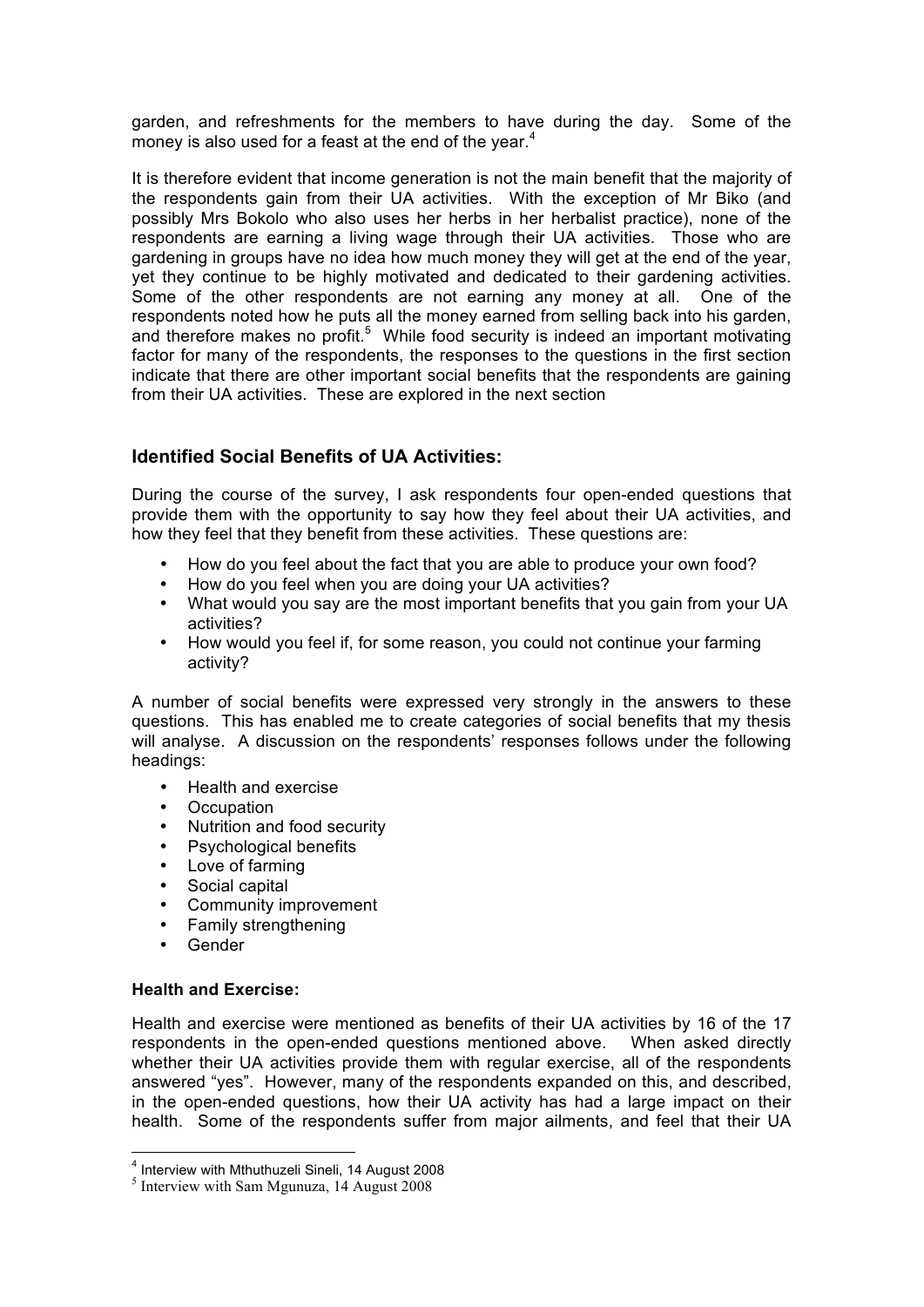activities help them to manage these ailments. Others believe that they are healthy because of their UA activities.

One of the respondents had severe back pain, as she had problems with her spine. She now feels well and can bend down easily. $6$  Another respondent suffers from hypertension and arthritis. However, she feels much better when she is working in the garden, and feels that her gardening helps her to manage these ailments. In fact, when asked how she would feel if she could not continue her UA activity, she said that she would die of hypertension!<sup>7</sup> Another respondent suffered from a major leg injury and finds that her leg is not sore while she is working in the garden. $8$  Many of the respondents stated that if they were just feeling generally unwell, they would go to their garden and would then feel a lot better.

Examples of some of the responses that demonstrate the health benefits of the respondents' UA activities are as follows:

"It gives me good exercise. You know, when I finished up my work I used to have lumber spine spondolosis in my back. I never thought I would be able to bend down like I'm bending now. Now I can bend, I can do anything."<sup>9</sup>

"Sometimes when I'm not feeling well, I come to the garden and then I feel alright. It's as if it's part of my family."<sup>10</sup>

"If I'm at home and I'm not feeling well, I decide to come to the garden. That's where I get the exercise, then I can feel right. Ever since I started a garden, I don't have a problem with my life. I even encourage my community, saying that if they feel they are not well, they should come to the garden. That's where they will get well." $11$ 

"I always look forward to going to the garden, as it makes me happy knowing that I'll do this and that. Even if I feel my arm is sore, as soon as I pick up a tool, I exercise and I feel better."<sup>12</sup>

"It's very rare for me to become sick. This is from both eating healthy food and doing exercise. "<sup>13</sup>

#### **Occupation:**

In their responses to these four open-ended questions, some of the respondents noted how it is very important for them to keep busy during the day, and how their UA activities provide them with the activity or occupation that they need. Some of the responses that demonstrate this are as follows:

"I'm feeling alright now. I'm feeling strong now, because I've got work now. I don't feel lonely now. I feel happy."<sup>14</sup>

"If I'm not working and doing nothing, what else can I do? I feel happy when I'm in the garden and I look forward to it."<sup>15</sup>

 $^6$  Interview with Mrs Madalana, 5 August 2008

Interview with Angelina Skepe, 22 July 2008

 $8$  Interview with Nora Sineli, 5 August 2008

<sup>9</sup> Interview with Mrs Madalana, 5 August 2008

<sup>&</sup>lt;sup>10</sup> Interview with Novatile Gova, 21 July 2008<br><sup>11</sup> Interview with Angelina Skepe, 22 July 2008<br><sup>12</sup> Interview with Robina Rondo, 31 July 2008<br><sup>13</sup> Interview with Mrs Vava, 1 August 2008<br><sup>14</sup> Interview with Mr Biko, 7 Au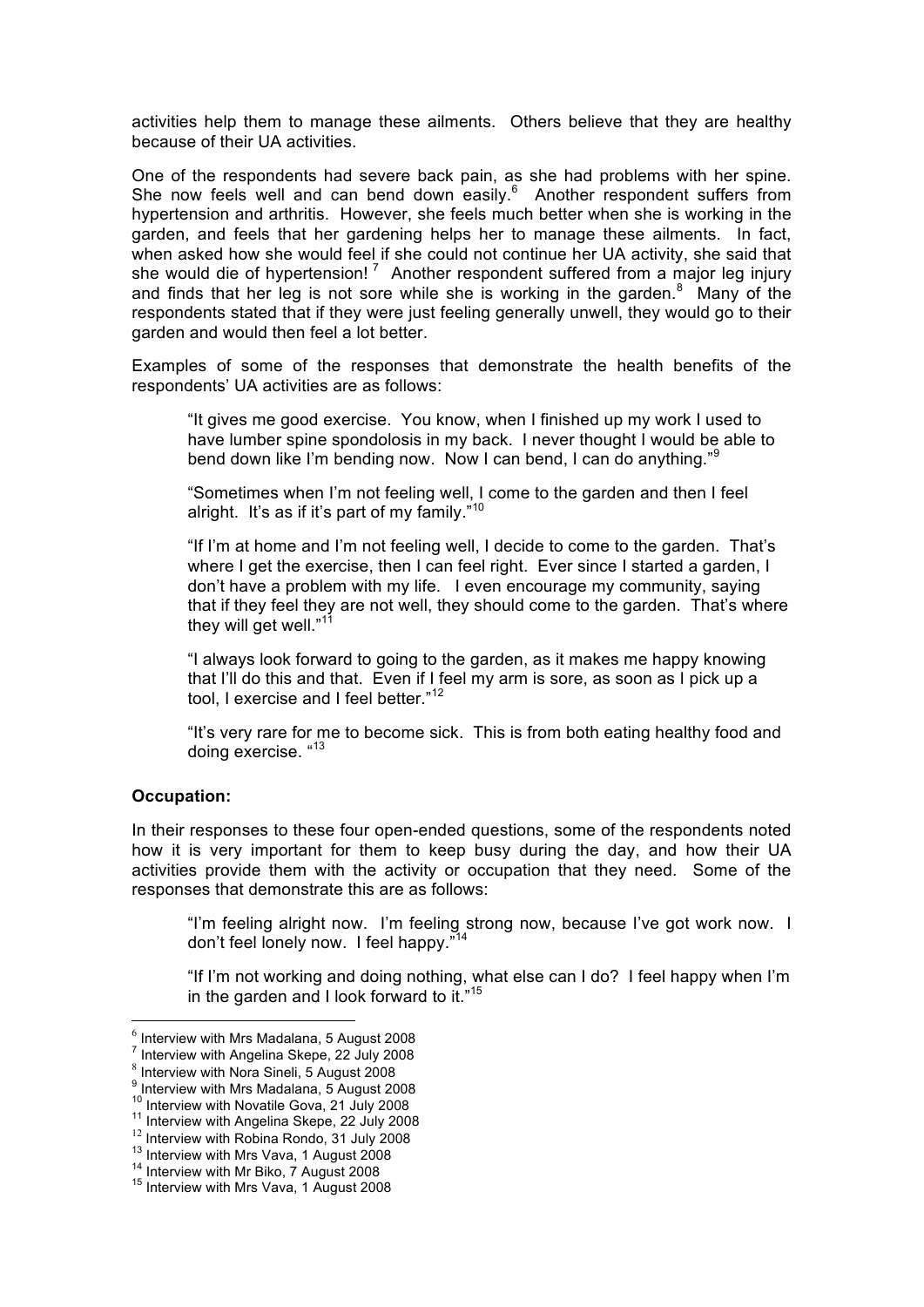"I don't feel like being at home. When it's time to come to the garden, I just want to come."<sup>16</sup>

The need for occupation was expressed strongly by some of the respondents when they were asked how they would feel if they could not continue their UA activities. Some of the answers to this question are as follows:

"I don't think I would be right. I think I would be an old woman that is sitting here in the chair. I like to be busy. I don't sit down, not even in my own place. I'm very active in my life." $17$ 

"I can die. It would kill me. I can't just sit the whole day."<sup>18</sup>

"No, I cannot manage if you take me away from the garden. The mere fact that I must stay home doing nothing would be terrible."<sup>19</sup>

#### **Nutrition / Food security:**

As has been mentioned earlier, food security was mentioned very strongly in the answers to the questions about the respondents' motivations for conducting their UA activities. Food security and nutrition were also mentioned to a very large degree in the answers to the questions about how the respondents used the produce from their UA activities. It is therefore interesting to see that while nutrition and food security were mentioned by some in the answers to these four open-ended questions, these issues were not mentioned as strongly as some of the others, such as psychological benefits and health and exercise. Nonetheless, nine of the 17 respondents mentioned food security and / or nutrition in their answers to these four questions.

In many of these answers, the respondents referred to the fact that the food that they get from the garden is healthy and fresh. This demonstrates that the quality of the food that they produce is important to the respondents. It is therefore not only about food security, but also having access to good quality food that is healthy and fresh. Some of the responses that demonstrate this are as follows:

"It helps me to get some fresh vegetables and vitamins." $^{20}$ 

"The vegetables I get from the garden make my children very active."<sup>21</sup>

"I get health. I eat healthy food. By working in the garden, I'm exercising." $^{22}$ 

The need for food security was expressed quite strongly by the one respondent when he was asked how he would feel if he could not continue is UA activities. His answer to this question is as follows:

"I would have a heart attack. I would be thinking of the vegetables all the time. I would wonder how I would feed my family. I would need to generate money to get vegetables. It would be painful."23

#### **Psychological Benefits:**

<sup>&</sup>lt;sup>16</sup> Interview with Mthuthuzeli Sineli, 14 August 2008<br>
<sup>17</sup> Interview with Mrs Madalana, 5 August 2008<br>
<sup>18</sup> Interview with Mr Biko, 7 August 2008<br>
<sup>19</sup> Interview with Lizo Sibaca, 22 July 2008<br>
<sup>20</sup> Interview with Dumis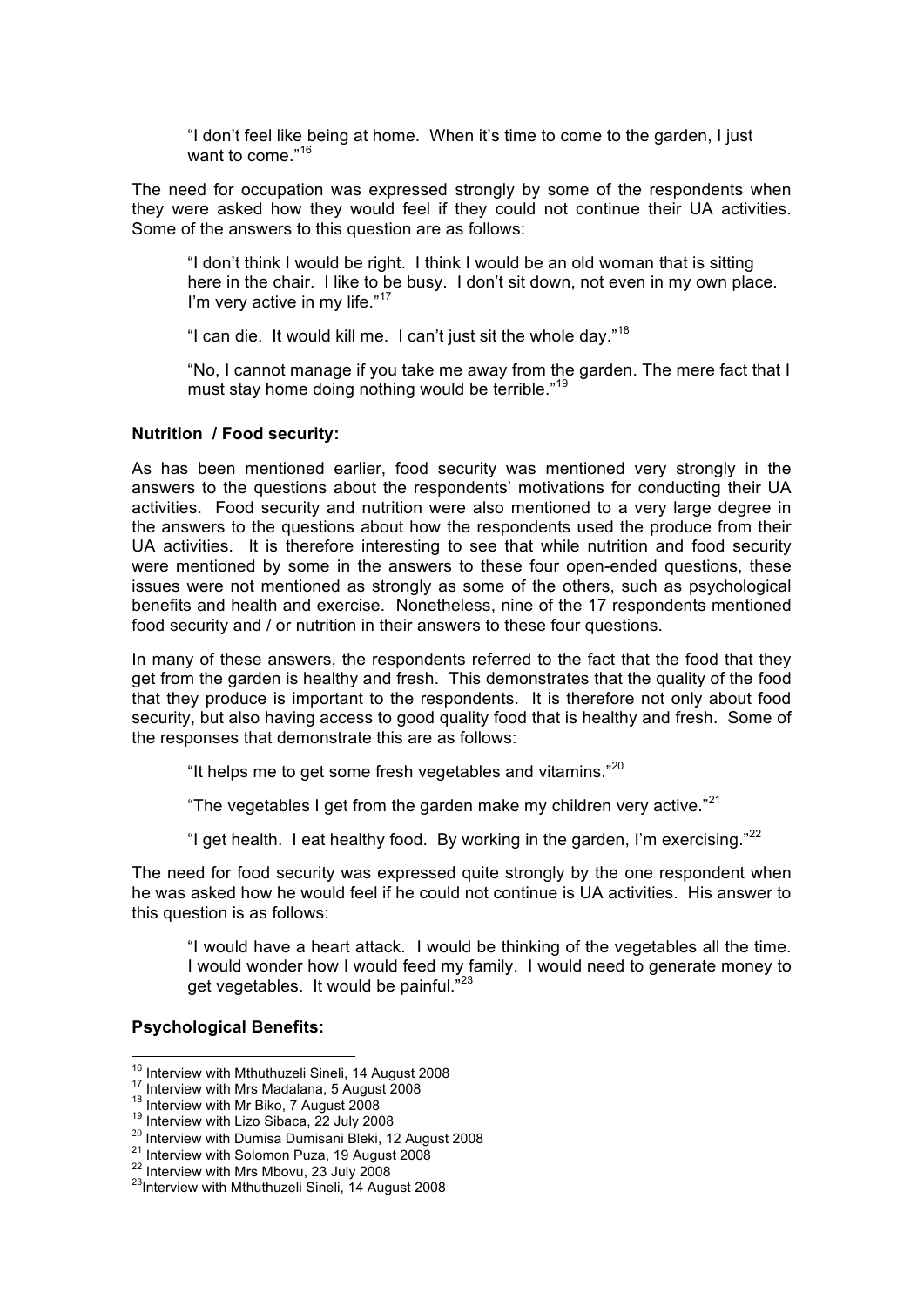Two main psychological benefits were mentioned in the answers to these four openended questions. These benefits are self-esteem and therapeutic benefits. Both of these were mentioned quite strongly in the answers to these questions.

In response to the question about how the respondents feel about the fact that they can produce their own food, a number of respondents noted that this makes them feel proud. In fact, 8 of the respondents said that they feel very proud, with two others saying that they feel very happy. Being able to do something that is productive and worthwhile will indeed help to boost one's self-esteem and thus contribute towards one's psychological well-being. Examples of some of the responses that demonstrate how good the respondents feel about the fact that they can grow their own food are as follows:

"I'm very proud of myself. If I could, I would just show my pride to everyone who sees me. $^{24}$ 

"It makes me happy. It makes me happy, because I am doing something good. I feel motivated."

"I feel proud of myself. At least I can do something with my knowledge." $^{26}$ 

In addition to boosting the respondents' self-esteem, conducting their UA activities has produced therapeutic benefits for the respondents. This was expressed very strongly in the answers to these four questions, with 13 of the 17 respondents mentioning therapeutic benefits in their responses.

Most of these respondents said that when they have problems, they go to their garden or farm. Once they are at their garden or farm, they either forget their worries, or just feel better about their problems. Others note that they feel happy and relaxed when they are doing their UA activities. Another respondent said that she goes to her garden when she feels lonely, and then the loneliness goes away. This gardener is a home gardener, so she is not speaking about interacting with others, but rather about the therapeutic effect of gardening itself.<sup>27</sup>

Examples of responses that demonstrate the therapeutic benefits that the respondents gain through their UA activities are as follows:

"I'm a person who's very stressed, but the minute I come to the garden, I take my stress off by coming to the garden."<sup>28</sup>

"Sometimes when I'm not feeling well or when I've got nerves, then I come to the garden and I become alright, and then the garden heals me."<sup>29</sup>

"Sometimes when I've got something very bad, I run to my farm. When I go there, I get happy. I can forget everything. Sometimes when something's terrible, I go to my cattle, I look at my sheep and goats. I feel very well there. I forget everything."30

<sup>&</sup>lt;sup>24</sup> Interview with Mabel Bokolo, 29 July 2008<br><sup>25</sup> Interview with Mrs Mvambi, 19 August 2008<br><sup>26</sup> Interview with Mthuthuzeli Sineli, 14 August 2008

<sup>&</sup>lt;sup>27</sup> Interview with Mabel Bokolo, 29 July 2008<br><sup>28</sup> Interview with Nora Sineli, 14 August 2008<br><sup>29</sup> Interview with Novatile Gova, 21 July 2008<br><sup>30</sup> Interview with Mr Biko, 7 August 2008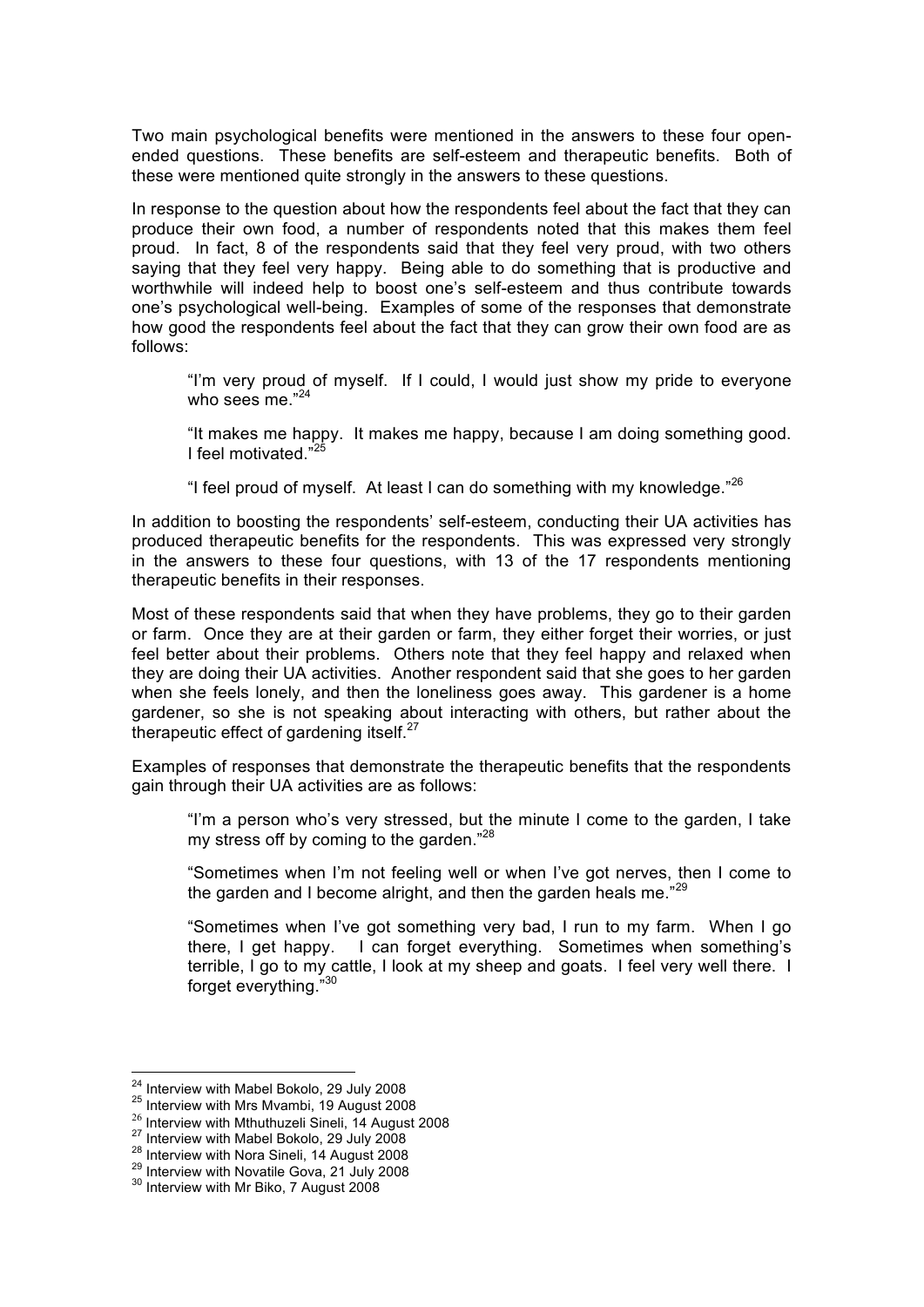"I get life. All my problems and worries go when I'm in the garden. The flowers give me life."<sup>31</sup>

#### **Love of Gardening / Farming:**

It is fascinating to see how many of the respondents truly love gardening or farming, and how happy it makes them to be able to garden or farm. In fact, 13 of the respondents noted how much they love to garden or farm in their responses to these four questions. Some of these respondents noted how gardening or farming is their hobby. Others said that they dream about their garden when they are at home. Mr Biko, who farms livestock and poultry, mentioned, on a few occasions, how much he loves animals and how happy he is when he is around his animals.

Some of the responses that demonstrate this are as follows:

"Even when I'm sleeping, I only think about and dream about my garden."<sup>32</sup>

"When I'm working in the garden, I feel I have a lot of energy. And when I look at the plants, I see something different, instead of looking to the sand or something very dry. It gives me life. It makes me happy."33

"Sometimes I sing (in the garden), as I am happy. It's nice to see the vegetables growing nicely. I can see the product of my hands." $34$ 

The respondents' love of gardening and farming is expressed very strongly in their answers to the question about how they would feel if they could not continue their UA activities. Some of these answers are as follows:

"I can die. It would kill me. I can't just sit the whole day. I also want to see my animals<sup>"35</sup>

"I will go to the graveyard. I like this garden, it's like my family. This garden is everything to me."36

"I would feel very bad. They did say before that the garden would have to stop and I was very sad. I love it. I spend my blood and money on it and it would kill my heart to stop. I don't want to be away from the garden."37

"I will be sick. The garden is in me."<sup>38</sup>

## **Social Capital:**

Social capital is a broad topic, and would include various social benefits, including trust, social interaction and networks. These benefits in turn produce other benefits, such as being able to share one's problems and having access to physical assistance when necessary. Although social capital is a major topic that I want to explore in my thesis, issues relating to social capital did not feature very strongly in the respondents' answers to these four questions. In fact, only two of the responses related to social capital. These are as follows:

<sup>&</sup>lt;sup>31</sup> Interview with Sam Mgunuza, 14 August 2008<br><sup>32</sup> Interview with Angelina Skepe, 22 July 2008<br><sup>33</sup> Interview with Mrs Mvambi, 19 August 2008<br><sup>34</sup> Interview with Mthuthuzeli Sineli, 14 August 2008<br><sup>35</sup> Interview with Mr

<sup>37</sup> Interview with Dumisa Dumisani Bleki, 12 August 2008

<sup>&</sup>lt;sup>38</sup> Interview with Sam Mgunuza, 14 August 2008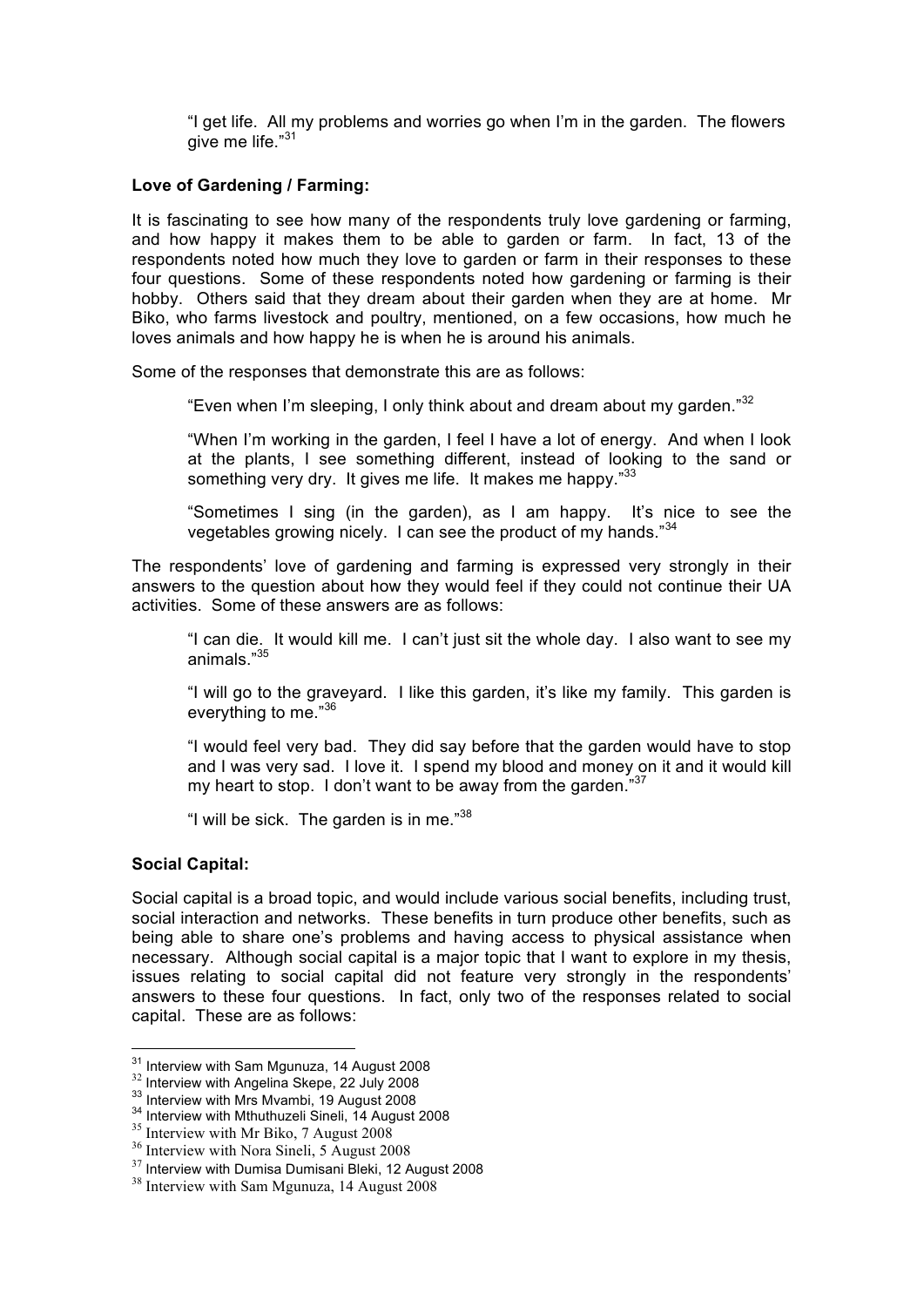"If I'm at home sleeping, I dream about being in the garden and sharing my problems."<sup>39</sup>

"I also get knowledge from the older members with regards to life issues. We talk and we all give advice. I pick up and keep the advice, and I discuss it later with my wife."40

However, in another part of the survey, I ask a set of questions relating specifically to social capital. These questions are put mainly to the respondents who are farming in groups, in order to ascertain whether their belonging to a group has helped to develop various forms of social capital that can benefit them and help to improve their lives. Of the 17 people I interviewed, 10 belong to gardening groups, with all of these groups conducting vegetable gardening. These 10 people belong to a total of 5 groups. Another 2 respondents are responsible for institutional community gardens, which operate slightly differently to the groups, but would still have some social benefits for the respondents.

While I still need to analyse the responses to these questions in more detail, the interviews indeed revealed that social capital has been developed through these gardening groups. All of the 10 respondents have become friends with the other members of their group, and they interact with them outside of the garden. The respondents all noted that they help each other out in times of need and visit each other when they are sick. They all said that they enjoy working with the other members of their group, and 9 out of 10 said that they trust the other members of their group. All 10 respondents said that they share their problems with other members of their group, and give each other advice when necessary.

As mentioned earlier, I still need to analyse these responses more thoroughly in order to ascertain how the development of social capital has benefited the respondents, their families and their communities.

#### **Community Development / Improvement:**

While community development and improvement were not mentioned in the answers to the four open-ended questions mentioned earlier, it is fascinating to note that all of the 17 farmers interviewed give away some of their produce to needy people in their communities, such as the elderly, needy children, those suffering from TB and Aids, neighbours and relatives. These respondents' UA activities therefore have a positive impact on their broader community, as the lives of others in the community are improved, as they are provided with nutritious food that they otherwise would not be able to afford. Helping others in need also relates to the issue of social capital and contributes towards the creation of caring communities.

By selling the produce of their UA activities to residents of their communities, the respondents are also benefiting their broader communities. In this way, the farmers are enabling residents of their communities to have access to fresh, tasty and nutritious food that is often organic and therefore healthier than the food they would buy in the shops.

The gardening activities that are being conducted also benefit the broader communities by creating green spaces that are aesthetically pleasing for all who live in that area. When asked about whether they feel that the vegetable gardens in their area help to make their area look more attractive, all of the respondents answered "yes". When

 <sup>39</sup> Interview with Robina Rondo, 31 July 2008

<sup>40</sup> Interview with Mthuthuzeli Sineli, 14 August 2008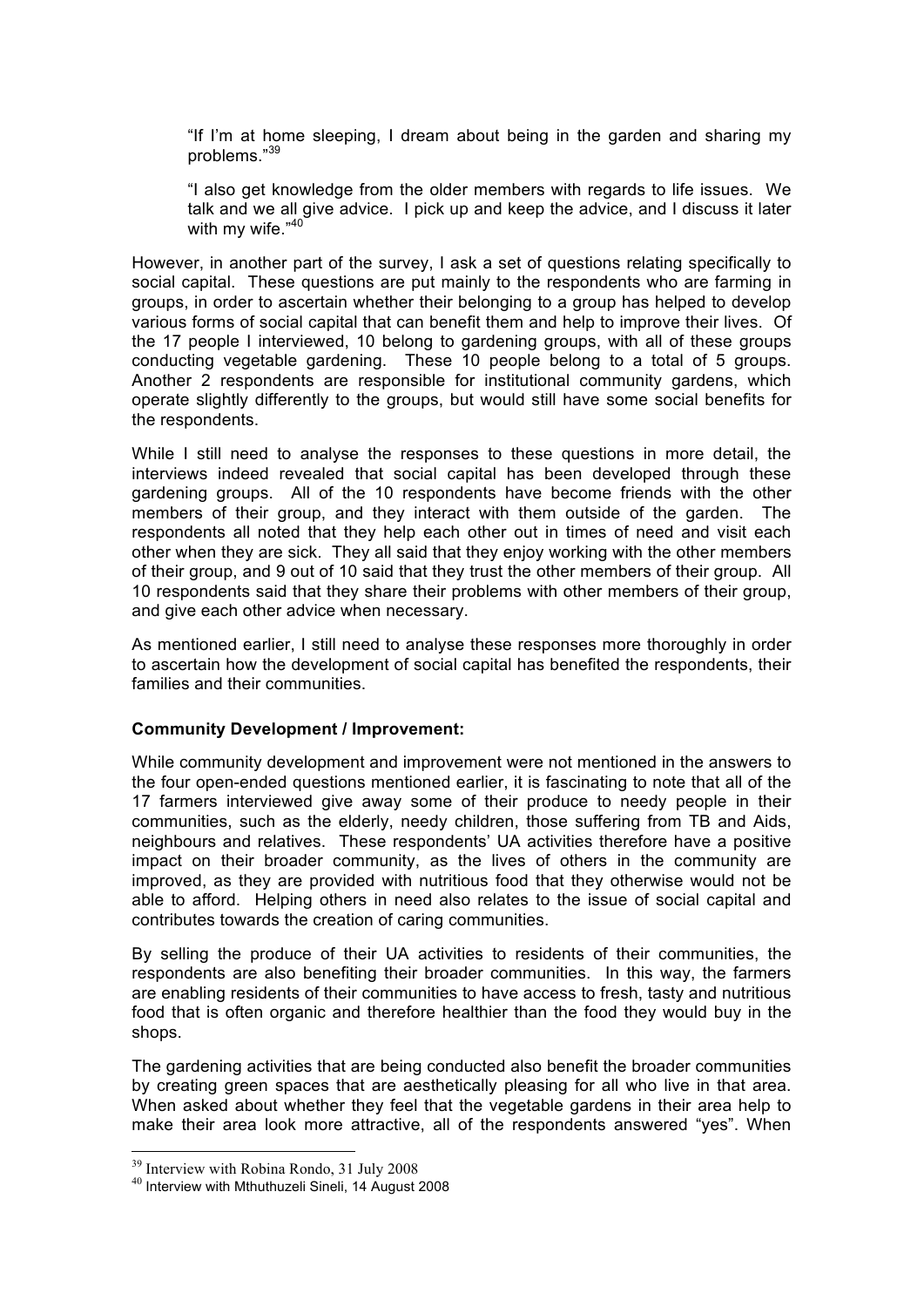asked about what others living in their area think about their vegetable gardens, most of the respondents said that other people like their gardens, and that residents of the community will often come to look at the garden and watch the respondents garden. Others said that those living near to the gardens will make comments about how nice the gardens look. By improving the environment of their areas, these gardeners have helped to improve the quality of life for all who live in their areas.

One good example of how a vegetable garden has helped to improve the area where it is situated would be the Masithandana Gardening Group, situated on Council land in Guguletu. Before the group started their vegetable garden, this land was unused, and it was dirty and unhygienic, as people were using it for dumping. Some of the community members then got together to ask their councillor if they could use the land productively by starting a vegetable garden. After lengthy negotiations, the City Council agreed and the gardening group was started. This land is now a flourishing vegetable garden that has improved the environment of the area<sup>41</sup>. As the leader of this group said,

"The environment is much better than it was. I must say it's better. (Other people) will always comment and they will always say 'Oh, the garden is nice, oh it's fresh.' Like my neighbour one day said, 'Every time when I get up in the morning it looks so green. Every time when I open my windows, it's so bright.' They like the view." $4$ 

## **Gender:**

Social benefits relating to gender were not mentioned in any of the responses to these four open-ended questions. In fact, issues of gender equality and women empowerment were not expressed very strongly in the interviews in general. However, it is interesting to note that the majority of the women interviewed are either widows or single women. It is therefore possible that their UA activities enable these women to be independent. This issue therefore requires further analysis.

# **Family Strengthening:**

While social benefits relating to the strengthening of families were not mentioned in any of the responses to the four open-ended questions, I also asked a few questions specifically relating to this issue. In many of the interviews, it became evident that the respondents' UA activities do indeed help to strengthen their families. This is either through family members helping the respondent in the garden or farm, and thus assisting with family bonding, or through the respondent working in a garden near to the house, and therefore being able to be present at home when children, grandchildren or sick family members need that person to be available. I still need to analyse the answers to these questions more thoroughly.

<sup>&</sup>lt;sup>41</sup> Interview with Mrs Madalana, 5 August 2008<br><sup>42</sup> Interview with Mrs Madalana, 5 August 2008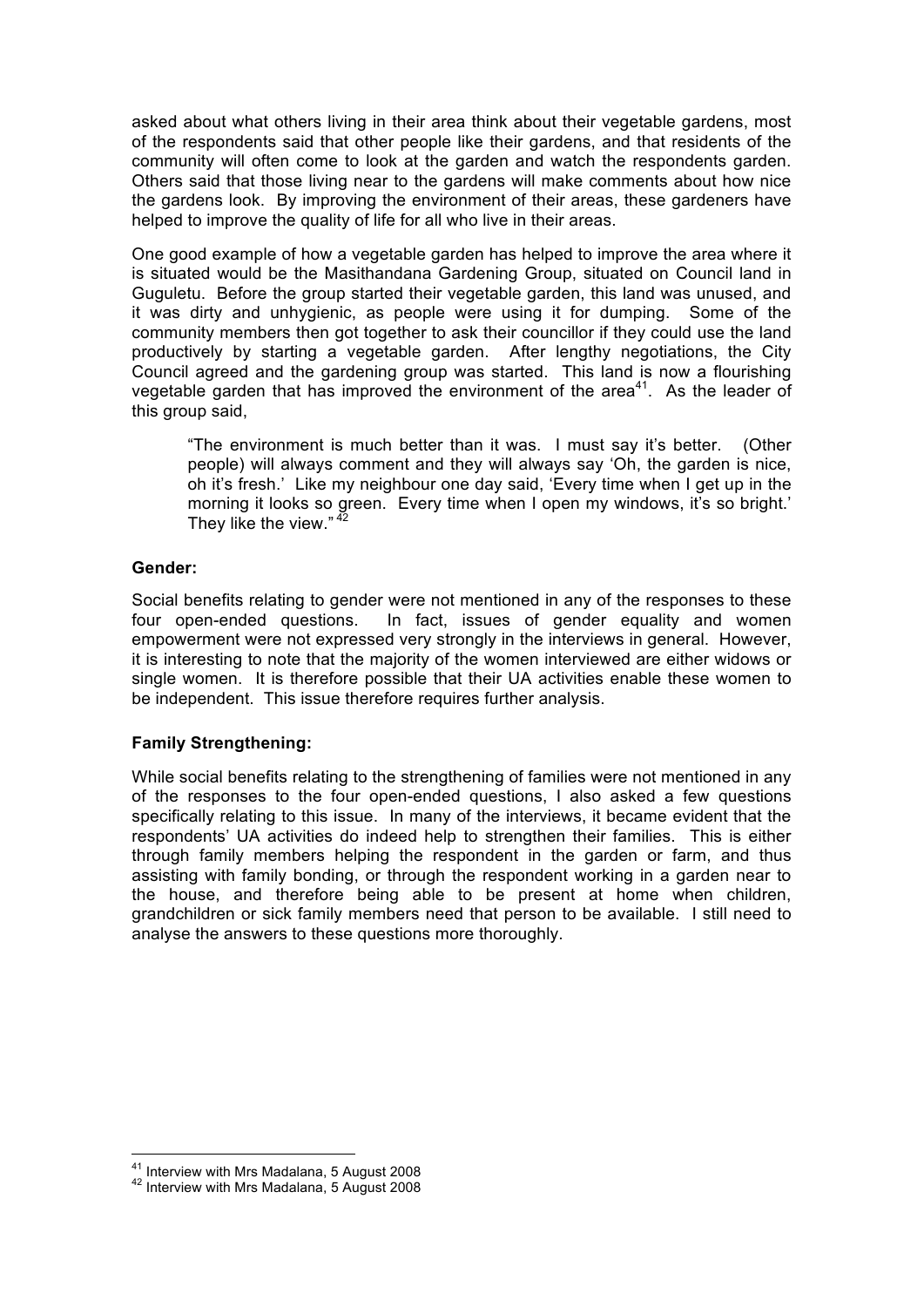| <b>Name</b>              | Age | <b>Gender</b> | <b>Community</b>                        | Type/s of UA                         | Group / Individual                 | Organisation                  |
|--------------------------|-----|---------------|-----------------------------------------|--------------------------------------|------------------------------------|-------------------------------|
|                          |     |               |                                         |                                      |                                    | supported?                    |
| Novatile Gova            | 59  | Female        | Philippi                                | Vegetables                           | Group                              | Yes - Abalimi                 |
| Angelina Skepe           | 62  | Female        | Philippi                                | Vegetables                           | Group                              | Yes - Abalimi                 |
| Lizo Sibaca              | 65  | Male          | Philippi                                | Vegetables                           | Group and individual               | Yes - Abalimi                 |
| Mrs Mbovu                | 69  | Female        | Guguletu (garden)<br>& Philippi (lives) | Vegetables                           | Group                              | Yes - Abalimi                 |
| <b>Mabel Bokolo</b>      | 52  | Female        | <b>New Crossroads</b>                   | Vegetables and herbs                 | Individual                         | Yes - Abalimi                 |
| Robina Rondo             | 64  | Female        | Guguletu                                | Vegetables                           | Group and individual               | Yes - was QPC, now<br>Abalimi |
| Nomeko<br>Mqathazana     | 64  | Female        | Guguletu                                | Vegetables                           | Group and individual               | Yes - was QPC, now<br>Abalimi |
| Mrs Vava                 | 64  | Female        | Nyanga                                  | Vegetables                           | Individual                         | Yes - Abalimi                 |
| Mrs Madalana             | 68  | Female        | Guguletu                                | Vegetables                           | Group                              | Yes - Abalimi                 |
| Nora Sineli              | 58  | Female        | Guguletu                                | Vegetables                           | Group                              | Yes - Abalimi                 |
| Mrs Puza                 | 85  | Female        | Guguletu                                | Vegetables                           | Group                              | Yes - Abalimi                 |
| Mr Biko                  | 53  | Male          | Nyanga                                  | Livestock, poultry and<br>vegetables | Individual                         | <b>No</b>                     |
| Dumisa<br>Dumisani Bleki | 44  | Male          | <b>New Crossroads</b>                   | Vegetables                           | Individual                         | Not really                    |
| Sam Mgunza               | 80  | Male          | Guguletu                                | Flowers (mostly<br>orchids) + herbs  | Individual                         | <b>No</b>                     |
| Mthuthuzeli<br>Sineli    | 48  | Male          | Guguletu                                | Vegetables                           | Group                              | Yes - was QPC, now<br>Abalimi |
| Solomon Puza             | 54  | Male          | Guguletu                                | Vegetables and herbs                 | Group (institut) and<br>individual | Yes - CWD                     |
| Mrs Mvambi               | 69  | Female        | Guguletu (garden)<br>& Mandalay (lives) | Vegetables and herbs                 | Group (institut) and<br>individual | Yes - Social<br>Services      |

# **Appendix 1: Overview of respondents interviewed in July and August 2008:**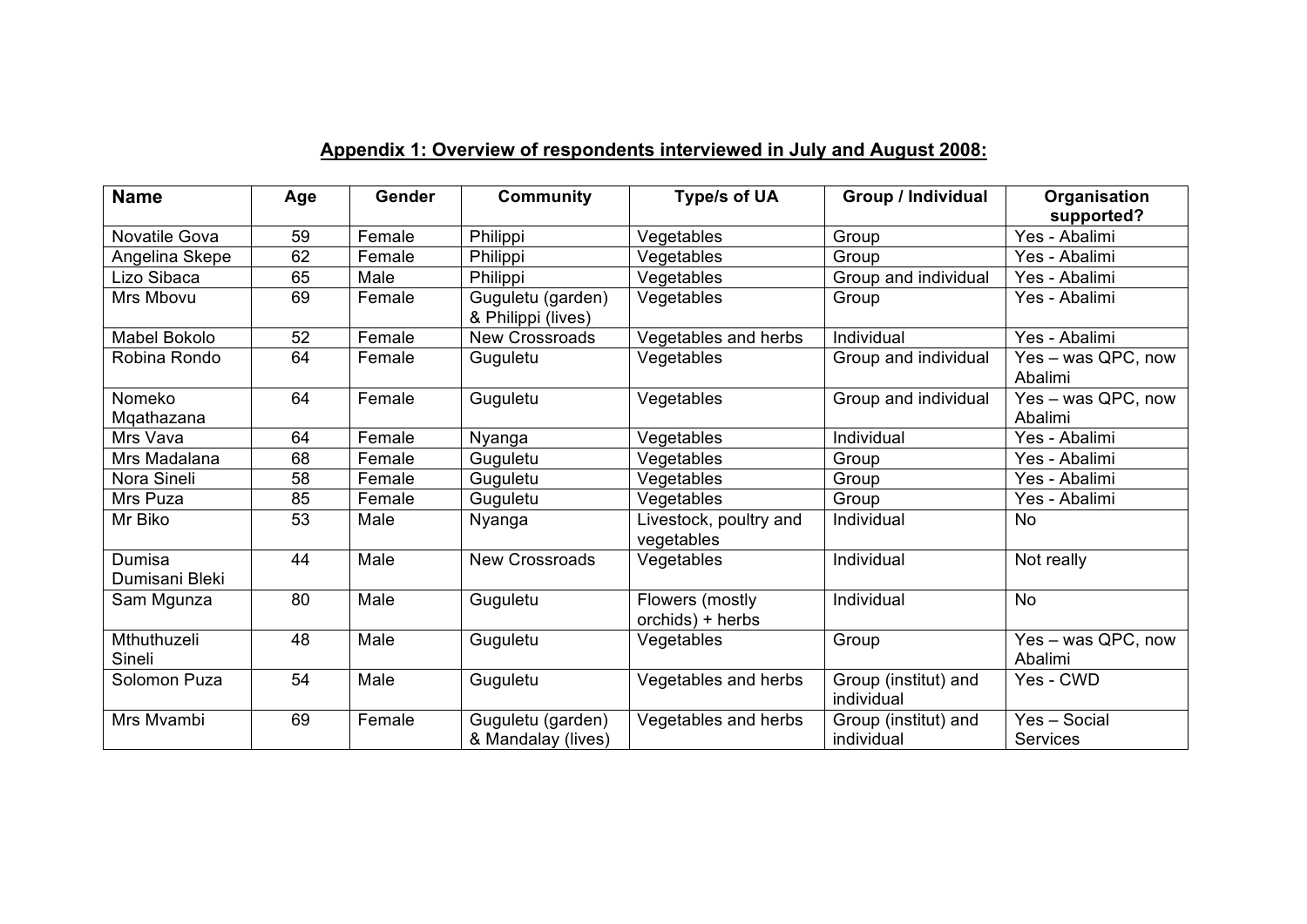# **Appendix 2: What respondents do with their UA produce and how this helps them and their families:**

| <b>Respondent</b>    | What do with UA produce                                                                                                                                                                     | How this helps you and your family                                                                                                                                                                                                                                                                   |
|----------------------|---------------------------------------------------------------------------------------------------------------------------------------------------------------------------------------------|------------------------------------------------------------------------------------------------------------------------------------------------------------------------------------------------------------------------------------------------------------------------------------------------------|
| Novatile Gova        | Eat at home, Sell in<br>community, Sell to H for H,<br>Give away to TB patients<br>and needy children                                                                                       | Selling veg gives money at the end of<br>year to go to Transkei for Christmas;<br>Eating veg helps save money and<br>have nutritious food in family; Prefers<br>own veg as more tasty                                                                                                                |
| Angelina Skepe       | Sell to H for H; Sell in<br>community; Eat at home;<br>Give away to old age and TB<br>patients                                                                                              | Eating veg gives us food at home and<br>saves a lot of money - family and<br>children have enough nutritious food;<br>Selling veg gives us money at end of<br>year to share; Prefers own veg as<br>better taste and fresh (community also<br>prefers their veg)                                      |
| Lizo Sibaca          | Sells to H for H; Eat at home<br>(from own garden); Give<br>away to brother                                                                                                                 | Selling veg gives money at end of<br>year to go to Eastern Cape; Eating<br>veg feeds household for a week each<br>month and saves money and has<br>enough nutritious food; Prefers own<br>veg as grows himself (taste the same)                                                                      |
| Mrs Mbovu            | Eat at home; Sell to H for H;<br>Give away to old age and<br>HIV positive people;<br>Sometimes give veg for<br>cultural ceremonies                                                          | Eating veg makes big difference to<br>household food as add to what have<br>and family has enough nutritious food;<br>Selling gives us money at end of year;<br>Prefers own veg as better taste                                                                                                      |
| <b>Mabel Bokolo</b>  | Sell in community; Eat at<br>home; Give away to HIV<br>people; Donate veggies for<br>funerals; Use herbs in house<br>for medicinal reasons; Use<br>herbs for herbalist work -<br>earn money | Selling helps make some money (few<br>hundred a month); Eating veg saves<br>lots of money to use when tight, and<br>gives family enough nutritious food;<br>Herbs keep family healthy - kids<br>never go to clinic; Prefers own veg as<br>more tasty and less water                                  |
| Nomeko<br>Mqathazana | Sell in community; Eat at<br>home; Sell to H for H<br>(starting); Gives away to the<br>poor                                                                                                 | Selling own veg enables her to buy<br>small things for house; (Not sure re: H<br>for H selling – buy things for group at<br>year end) Eating veg helps to make<br>interesting meals and eat healthy<br>food, and save money, and household<br>has enough nutritious food; Prefer<br>own veg as fresh |
| Robina Rondo         | Eat at home; Sell in<br>community; Sell to H for H;<br>Give away to TB patients<br>and old age                                                                                              | Eating veg gives household good food<br>and saves money for electricity etc,<br>and household has enough nutritious<br>food; Selling veg gives a little money<br>for small things; H for H money helps<br>group; Prefers own veg as make you<br>full and have different aroma                        |
| Mrs Vava             | Eat at home; Sell in<br>community; Give away to<br>elderly, Aids patients and<br>home-based care place;                                                                                     | Selling veg helps to have money for<br>small household items, help and<br>seedlings (makes approx R150 per<br>month); Eating veg helps a lot to give                                                                                                                                                 |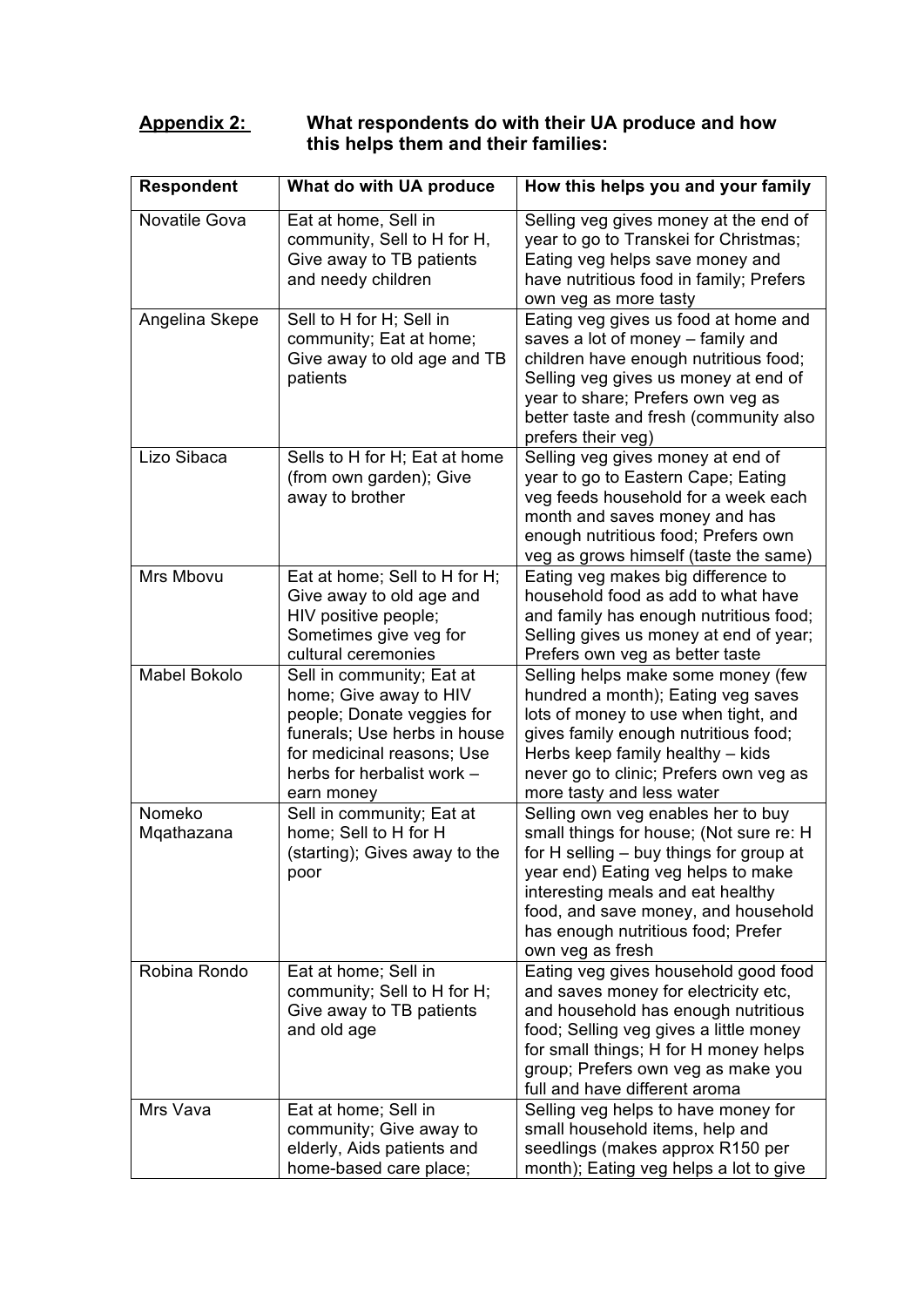|                          | Sometimes sell veg for<br>cultural events                                                                                                                                                                 | healthy food to family, as children stay<br>healthy, and family has enough<br>nutritious food, and saves money;<br>Prefers own veg as no chemicals and<br>taste better                                                                                                                               |
|--------------------------|-----------------------------------------------------------------------------------------------------------------------------------------------------------------------------------------------------------|------------------------------------------------------------------------------------------------------------------------------------------------------------------------------------------------------------------------------------------------------------------------------------------------------|
| Mrs Madalana             | Eat at home (veg and<br>herbs); Sell some in<br>community; Sell some to H<br>for H; Give away to elderly,<br>needy and crèche; Give<br>some for funerals and<br>cultural events                           | Eating veg helps with health - has<br>high blood pressure and would be<br>unhealthy if not eating own veg, eating<br>also helps save money and family has<br>enough nutritious food; Selling veg<br>gives money at end of year to buy<br>extra things for Christmas; Prefers<br>own veg as organic   |
| Nora Sineli              | Sell to H for H; Sell in<br>community; Eat at home;<br>Give away to old age and<br>crèche; People buy veg for<br>cultural events                                                                          | Eating veg helps a lot as don't have<br>money to buy veg, can save money to<br>buy rice etc, and household has<br>enough nutritious food and children in<br>house are healthy; Selling gives me<br>money at end of year to buy things for<br>the house; Prefer own veg, as more<br>healthy and tasty |
| Mrs Puza                 | Sell to H for H; Sell in<br>community; Eat at home;<br>Use herbs at home for<br>medicinal; Give away to<br>other family members and<br>sick people; Give veggies to<br>others for cultural events         | Eating veg gives us food at home and<br>helps save money for other things,<br>also helps me to be healthy; Herbs at<br>home keeps her healthy; Selling gives<br>a little money at end of year to help<br>with end of year things; Prefers own<br>veg as fresh                                        |
| Mr Biko                  | Selling live and slaughtered<br>to individuals; Eat at home;<br>Gives to crèches and<br>schools at discount; Trains<br>others in farming; Animals<br>used for weddings, funerals<br>etc (tradit chickens) | Eating produce gives family healthy<br>food - all family is healthy and strong;<br>Selling produce supports family -<br>regular income; Prefers own food as<br>pure and healthy – eggs darker, better<br>protein and milk not pasteurised                                                            |
| Dumisa<br>Dumisani Bleki | Eat at home (not selling yet);<br>Give away to teachers, staff<br>and community                                                                                                                           | Eating veg helps bring interesting and<br>fresh food to house, and helps save<br>money that can use for himself or wife,<br>and household has enough nutritious<br>food; Prefers own veg, as fresh                                                                                                   |
| Sam Mgunuza              | Sell flowers and herbs in<br>community; Give flowers<br>away to the church; Use<br>herbs at home for cooking<br>and medicinal                                                                             | Selling provides money for gardening<br>activities; Herbs help in house - help<br>to keep healthy                                                                                                                                                                                                    |
| Mthuthuzeli<br>Sineli    | Sell to H for H; Eat at home;<br>Sell in community; Give<br>away to elderly, sick, Aids<br>patients; Sell to people for<br>cultural events, like<br>circumcisions                                         | Eating veg gives household healthy<br>food, family is healthy and children are<br>intelligent, and helps to save money;<br>Selling veg gives money for group for<br>garden, loans and end of year function<br>(no money for self); Prefer own veg,<br>as fresh                                       |
| Mrs Mvambi               | Eat at home; Give away to<br>neighbours, sick and elderly;                                                                                                                                                | Hungry and sick people have food -<br>esp for medication - can see their                                                                                                                                                                                                                             |